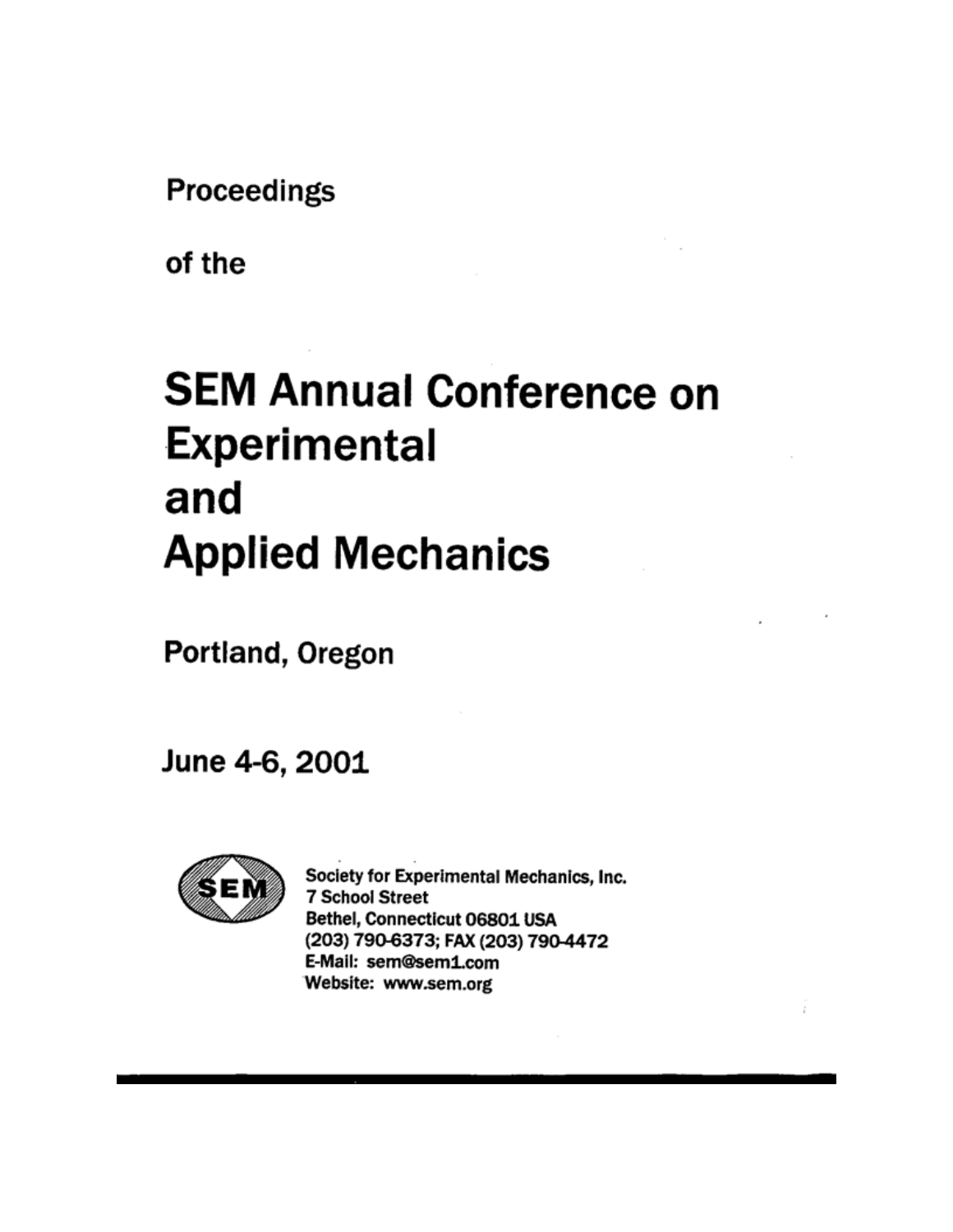## **Modal Dynamic Test-Analysis Validation of Trolleybuses**

Agustin Tristan-Lopez. Ph.D.Director. Miguel-Angel Hernandez-Perez Ingenieria y Estadistica Especializada, Mariano Jimenez 1830, 78280 San Luis Potosi, Mexico Email: ici1@prodigy.net.mx

Ing. Roberto Ibarra-Serna. Subdirector de Licencias y Uso de Suelo. Calle 5 de febrero y Vicente Villada Villa Gustavo A. Madero, 07050, Mexico,D.F.

### **ABSTRACT**

Test-analysis validation for a trolleybus structure is done using structural modification applied to a finite element model developed for modal analysis. The structure has been tested using experimental modal analysis, calculating modal frequencies and shapes with excitations in three orthogonal directions. Structural mass modification brought a very close agreement between the model and the test results. The validated model was used in FE simulations of dynamic impacts on the vehicle.

#### **Introduction**

The Mexico City Electric Transportation Service (STEDF – Servicio de Transportes Electricos del Distrito Federal), has recently purchased an important group of new trolleybuses, according to very strict quality norms, including structural dynamic specifications. Among these, it was requested that the trolleybus has to resist a load condition of impact, similar to the pass of the vehicle over bumpers or other objects that could occur in the Mexico City's trolleybus alleys.

Finite Element simulations have been developed to analyze some static loading conditions, and theoretical modal analysis was realized at the beginning of the project. Both the static and the dynamic models were validated through specific testing procedures: For static analysis it was performed a series of load tests, using plastic bottles filled with water, deformations were measured with strain gages and a sonic digitizer [1]. Modal dynamic testing using an impact hammer and a set of accelerometers was performed.

The purpose of these tests was to provide the test-analysis validation, not only to be certain that the finite element model was close to reality, but also to identify specific points needing further analysis or reinforcement [2,3]

While test-analysis validation was not primarily considered, we have suggested the STEDF to proceed to this kind of studies in order to have precise simulations, more reasonable models and more accurate results.

The structure has been modeled using different types of elements, including 3D-beams, 3D-springs, plates and masses (Fig. 1). Static and dynamic finite element analysis have been performed using the NISA/DISPLAY FEA software [4,5].

Test-analysis validation indicates that the model needed to be modified in order to be close to reality. We used an interative procedure of structural mass modification, after 31 iterations the final FE model was in very close agreement to tests, even below the expected error values. In this paper we present exclusively the results of test-analysis validation and the convergency curves. Once the FE has been validated, we performed the simulations of the dynamic impact, these results are out of the purpose of this paper and therefore are not presented here.



Fig. 1-Finite Element model of the trolleybus

#### **FEA modal analysis**

A modal decomposition of the first 25 modes has permitted to identify the rigid and elastic modes. This analysis and the determination of the modal shapes not only gives an insight of the behavior of the structure, but also provides a good idea regarding the position of the nodal points (points in the structure with null deflection) in every mode. With this information it is possible to avoid those nodal points and define the best positions to locate the accelerometers or the points to excite the structure.

The theoretical modal analysis for this type of structures has shown in the past that a first set of natural frequencies associated to rigid modes is expected in the range from 1 to 6 Hz. A second group regards elastic modes between 8 and 14 Hz, the remaining modes appear in frequencies higher than 30 Hz (table 1).

| Mode       | Frequency Hz | Mode shape |
|------------|--------------|------------|
| Rigid roll | 1.33         |            |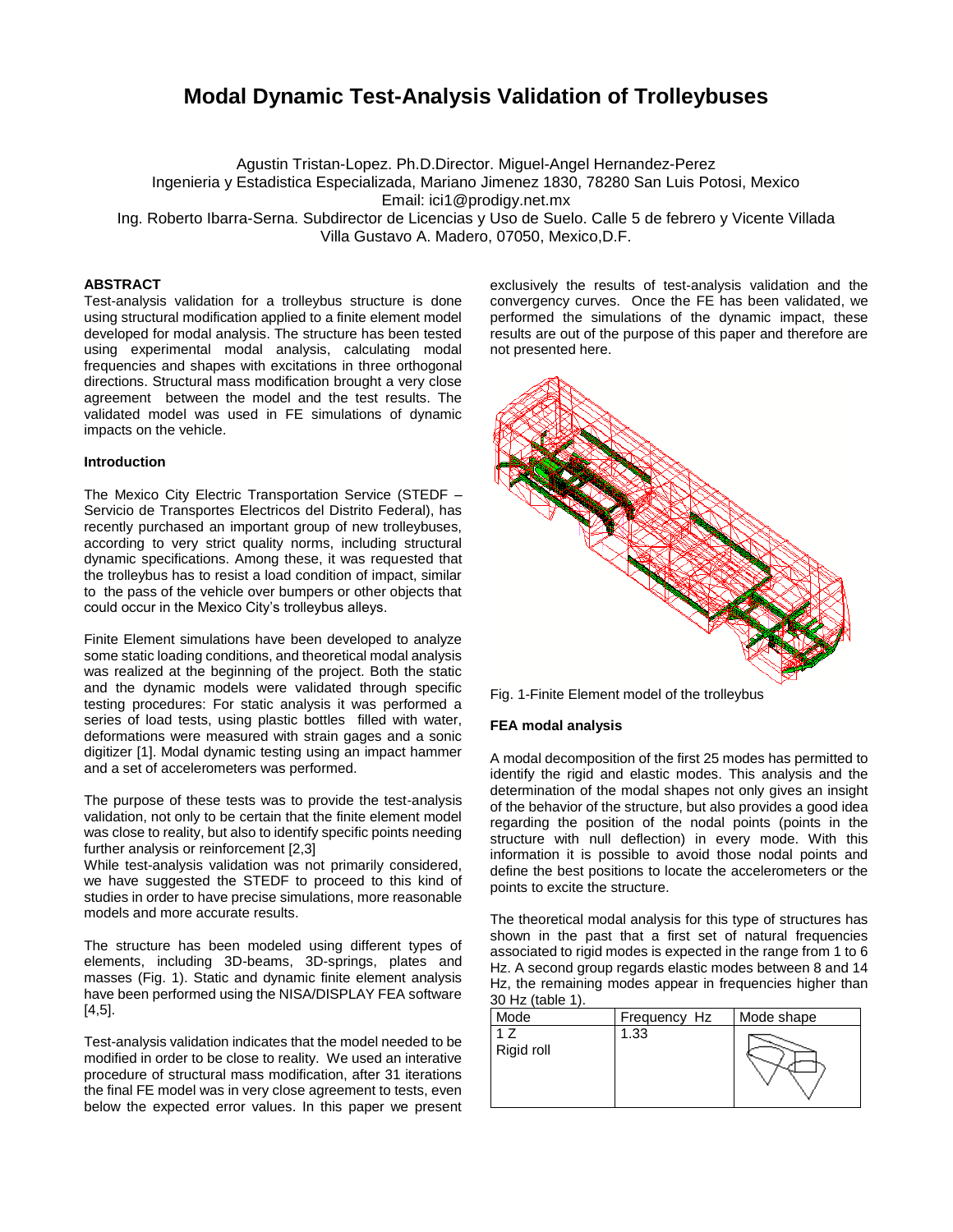| 2Z<br>Rigid pitch                                          | 3.48  |  |
|------------------------------------------------------------|-------|--|
| 3Z<br>Rigid bounce                                         | 4.45  |  |
| 4 Y<br>Rigid,<br>rotation<br>about Z                       | 9.92  |  |
| $\overline{5Z}$<br>Mixed<br>Bounce<br>and<br>flexural mode | 12.31 |  |
| 6 X<br>Mixted<br>Rock and flexural<br>model                | 14.04 |  |
| $\overline{7Z}$<br>Rigid inverse roll                      | 14.81 |  |
| 8Z<br>Flexural mode                                        | 14.91 |  |
| 9 Z<br>Flexural mode                                       | 19.44 |  |

Table 1 – Mode frequencies and shapes from the theoretical Finite Element model

#### **Modal testing**

The model to be used for modal testing was obtained from the FEA model, using an envelope of the structure, with main interest on the platform (Fig. 2).

The 16 points on the platform and 3 additional points on the top of this envelope were divided in two types according to its purpose:

- Response points for the accelerometers (points 1, 11, 16, 17, 18, 19)
- Excitation points for the impact hammer (other points)

The equipment used for this test, shown in fig.3, included three piezoelectric accelerometers, impact hammer, a four channel data acquisition system Zonic Medallion[6], notebook computer and MEScope modal analysis software [7].



Fig. 2 - Location of points and model for modal testing



Fig. 3 – Equipment for modal testing: (1) Three acelerometers and impact hammer, (2) Four channel data acquisition system, (3) PCMCIA and notebook computer, (4) software for data analysis and post-processing for modal analysis

The FRF (Frequency response functions) were fitted using the modal software MEScope with a set of 228 experimental curves to get the modal parameters.

Spectral curve fitting is normally done over a set of very "clean" or "perfect" laboratory spectrum curves, nevertheless the STEDF facilities were not optimal for testing, due to the presence of machines in the vicinity, vehicles passing around, several sources of noise and dust. Even that some of the response spectrum curves showed defects (Fig. 4), it was necessary to perform the analysis and provide the best results as possible. The data acquisition system and the software is very flexible, giving several calibration options and setup capabilities, this facilitates the test and has permitted to get satisfactory results.

Despite the problems during the test, it was possible to get reasonable results that have been used later in the testanalysis validation (table 2). In fact the modal frequencies obtained in the test correspond very well to the expected range of values [1, 8].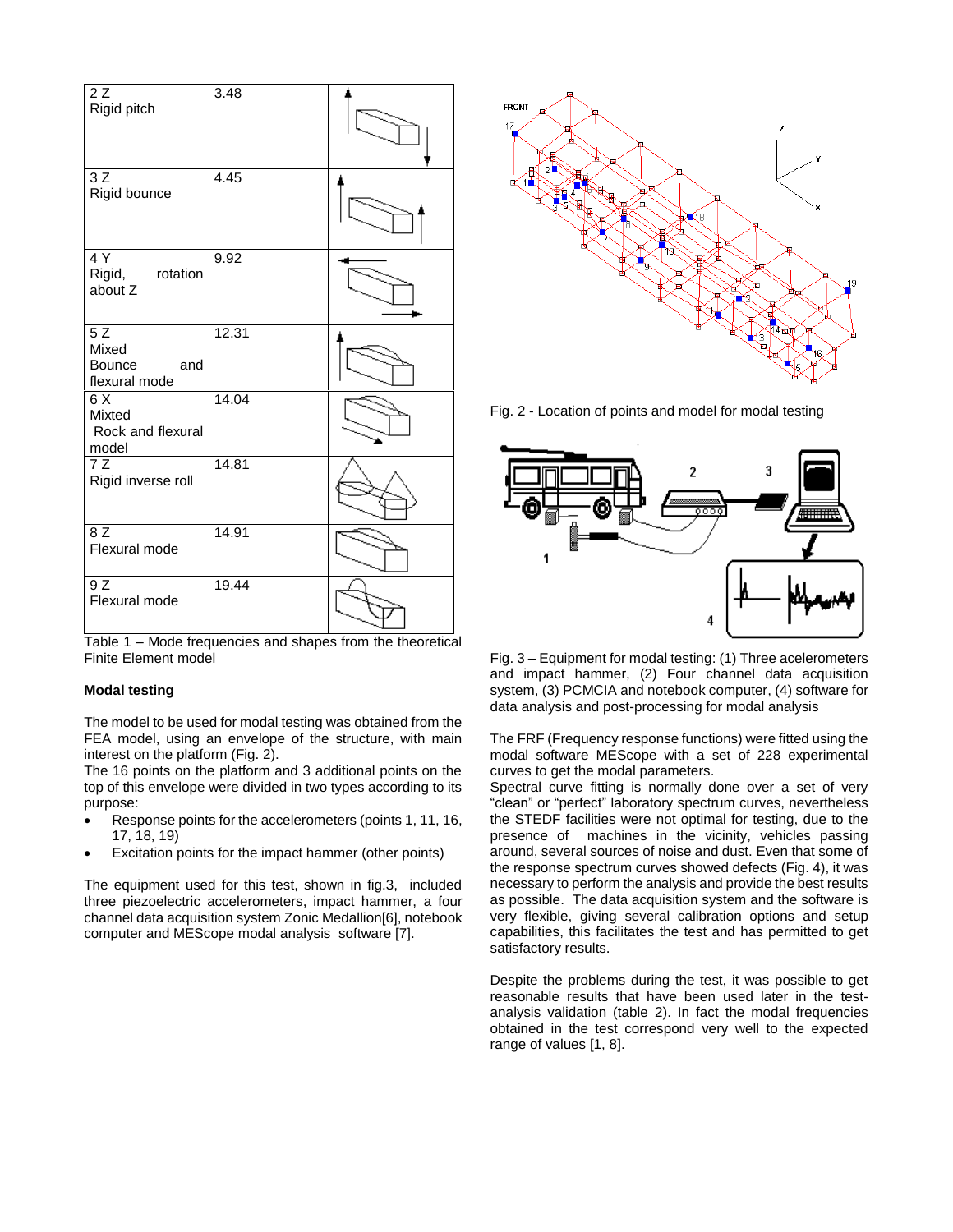

Fig. 4 – Spectral curve fitting

| Mode in Z                | Frequency Hz  | Damping %     |  |
|--------------------------|---------------|---------------|--|
| 1 Rigid Pitch            | $1.9 - 2.1$   | $4.0 - 4.7 %$ |  |
| 2 Rigid bounce           | $2.7 - 3.1$   | $1.6 - 1.9%$  |  |
| 3 Flexural mode          | 11.3          | $3.2\%$       |  |
| 4 Flexural mode          | $13.2 - 13.4$ | $1.7 - 2.0\%$ |  |
| 5 Flexural mode          | $15.9 - 16.2$ | $2.0 - 2.3%$  |  |
| 6 Flexural mode          | 29.1-31.9     | $1.6 - 1.8%$  |  |
| 7 Torsional mode         | $34.6 - 35.3$ | $1.7 - 2.1\%$ |  |
| Mode in Y                |               |               |  |
| 1 Rigid rotation about Z | $2.6 - 2.7$   | $2.2 - 2.4%$  |  |
| 2 Flexion in plane XY    | 18.3          | 4.5           |  |
| 3 Flexion in plane XY    | 34.7          | 5.6           |  |
| Mode in X                |               |               |  |
| 1 Rigid Rock             | $-3.4$        | $2.5 - 2.6$   |  |
| 2 Flexion in plane XY    | 15.8<br>4.4   |               |  |
| 3 Flexion in plane XY    | 18.5          | 4.6           |  |

Table 2. Results from modal analysis test

#### **Test-analysis validation**

The FE model had to be modified in order to represent the reality as close as possible. We decided to do the modifications for the first 6 modes shown in table 3.

Structural mass modification was performed iteratively using the FEA software. The NISA/DISPLAY software can do structural optimization and sensitivity analysis, nevertheless it does not allow to modify exclusively the mass elements, therefore we developed the following method:

a) A set of mass elements is introduced in the model, each mass is connected to the structure using rigid links; for this analysis we used 8 mass elements b) The mass values are defined at one step and a modal decomposition is calculated. c) Convergency is verified at the step, calculating the difference among the frequencies of the model *fmi* and the reference *fri* given by the modal test. e) New mass values are introduced in the model and steps (b) and (c) are repeated until the desired convergency is attained.

For convergency we stated the following criteria in a maximum of 50 iterations:

Absolute error for mode i :  $AEi = |fmi - fri| \leq \delta1 = 0.1$ Mean absolute error:  $MAE =$  $\leq \delta$ 2 = 0.05 n  $\sum |\text{fmi} - \text{fri}|$ Mean square error:  $MSE =$  $\leq \delta$ 3 n  $\sum (fmi - fri)^2$  $=0.05$ 



Table 3. Modes from the modal analysis test

Convergency was attained in 20 iterations for MSE and in 31 iterations for MAE (fig.5), while the absolute error for each mode, AEi, needed 28 iterations (fig.6).<br>Error



Fig. 5 – Convergency of MEA and MSE